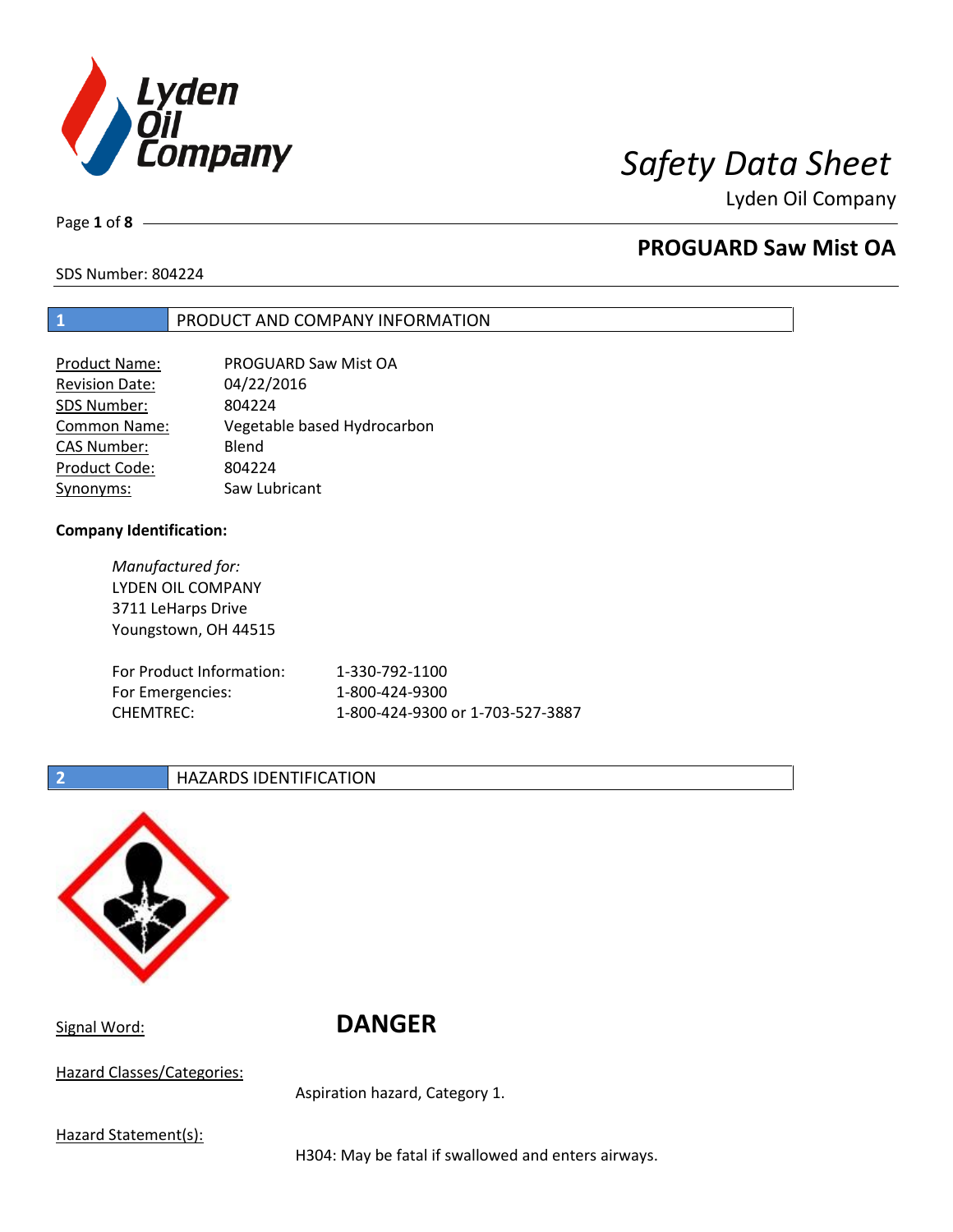

SDS Number: 804224

Page **2** of **8**

## **PROGUARD Saw Mist OA**

Precaution Statement(s):

P101: If medical advice is needed, have product container or label at hand. P102: Keep out of reach of children. P103: Read label before use. P301+310: IF SWALLOWED: Immediately call a POISON CENTER/doctor. P331: Do NOT induce vomiting. P405: Store locked up. P501: Dispose of contents/container in accordance with local/regional/national/international regulation.

Other Hazard Statement(s):

-NFPA Ratings:  $Health = 1$  $Fire = 1$ Reactivity  $= 0$ 

Repeated exposure may cause skin dryness or cracking.

## **3** COMPOSITION / INFORMATION ON INGREDIENTS

Ingredients:

*Mixture of the substances listed below with nonhazardous additions.*

| <b>Chemical Name</b> | <b>CAS Number</b> | Percentage |
|----------------------|-------------------|------------|
| Oleyl Alcohol        | 143-28-2          | 85-95      |
| Cetyl Alcohol        | 36653-82-4        | $5 - 15$   |

*\*Any concentration shown as a range is to protect confidentiality or is due to batch variation.*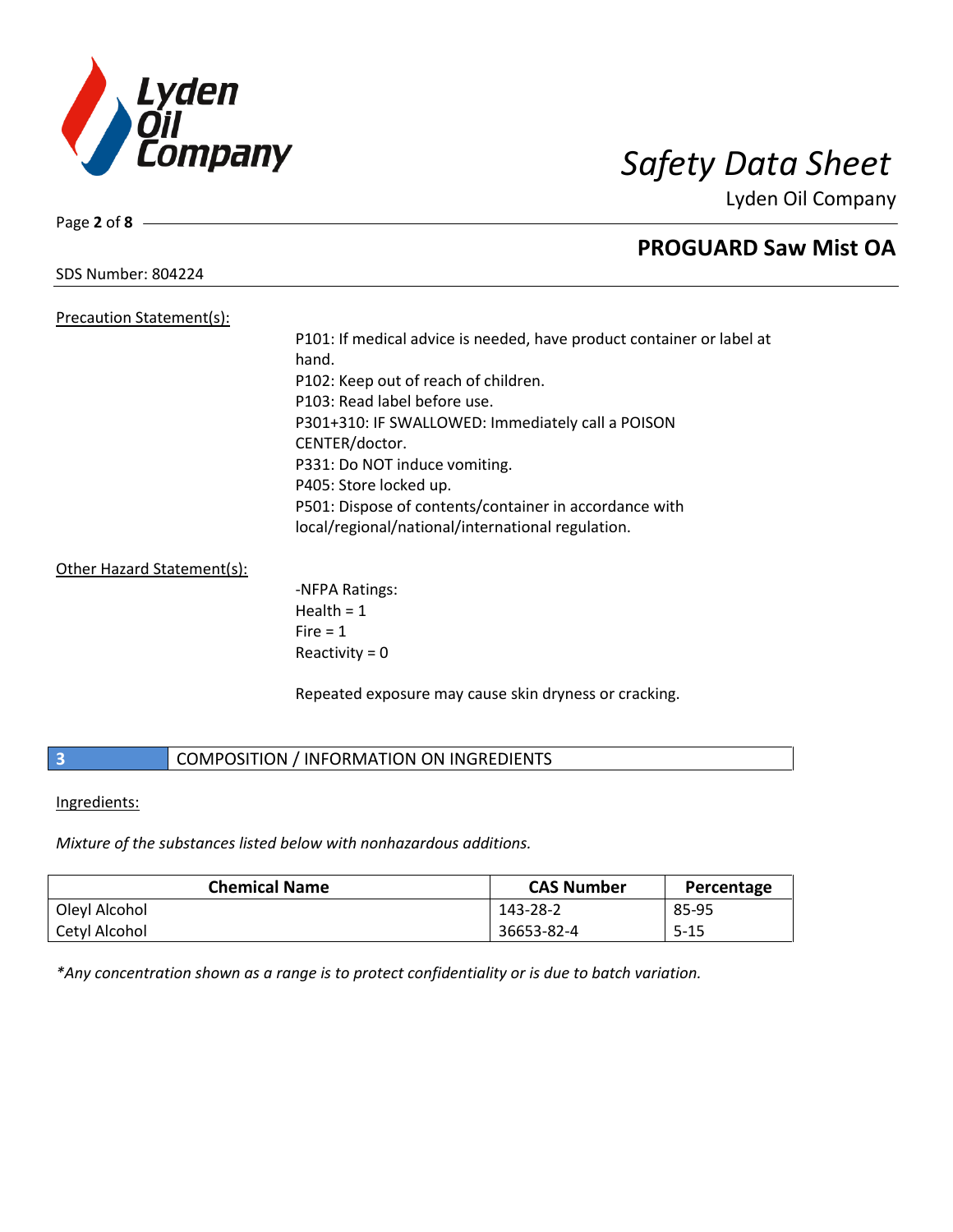

Lyden Oil Company

SDS Number: 804224

Page **3** of **8**

| <b>FIRST AID MEASURES</b><br>4                |            |                                                                                                                                                                                           |
|-----------------------------------------------|------------|-------------------------------------------------------------------------------------------------------------------------------------------------------------------------------------------|
| Description of First Aid Measures:            |            |                                                                                                                                                                                           |
|                                               |            |                                                                                                                                                                                           |
| Inhalation:                                   | attention. | If symptoms develop, move victim to fresh air and keep in a position<br>comfortable for breathing. If symptoms persist, obtain medical                                                    |
| Skin Contact:                                 |            |                                                                                                                                                                                           |
|                                               |            | Wash with soap and water. Remove contaminated clothing and wash<br>before reuse. Get medical attention if needed.                                                                         |
| Eye Contact:                                  |            |                                                                                                                                                                                           |
|                                               |            | Rinse opened eye for at least 15 minutes under running water. If<br>symptoms persist, consult medical attention.                                                                          |
| Ingestion:                                    |            | If swallowed, do NOT induce vomiting: transport to nearest medical<br>facility for additional treatment. If vomiting occurs spontaneously,<br>keep head below hips to prevent aspiration. |
| Symptoms and Effects, both acute and delayed: |            | No further relevent data available.                                                                                                                                                       |
| <b>Recommended Actions:</b>                   |            |                                                                                                                                                                                           |
|                                               |            | Treat symptomatically. Call a doctor or poison<br>control center for guidance.                                                                                                            |
| FIRE FIGHTING MEASURES                        |            |                                                                                                                                                                                           |
|                                               |            |                                                                                                                                                                                           |
| Recommended Fire-Extinguishing Equipment:     |            | Use dry powder, foam, or carbon dioxide fire<br>extinguishers. Water may be ineffective in fighting<br>an oil fire unless used by experienced fire fighters.                              |
| Possible Hazards During a Fire:               |            |                                                                                                                                                                                           |
|                                               |            | Procedures for an oil fire should be followed.                                                                                                                                            |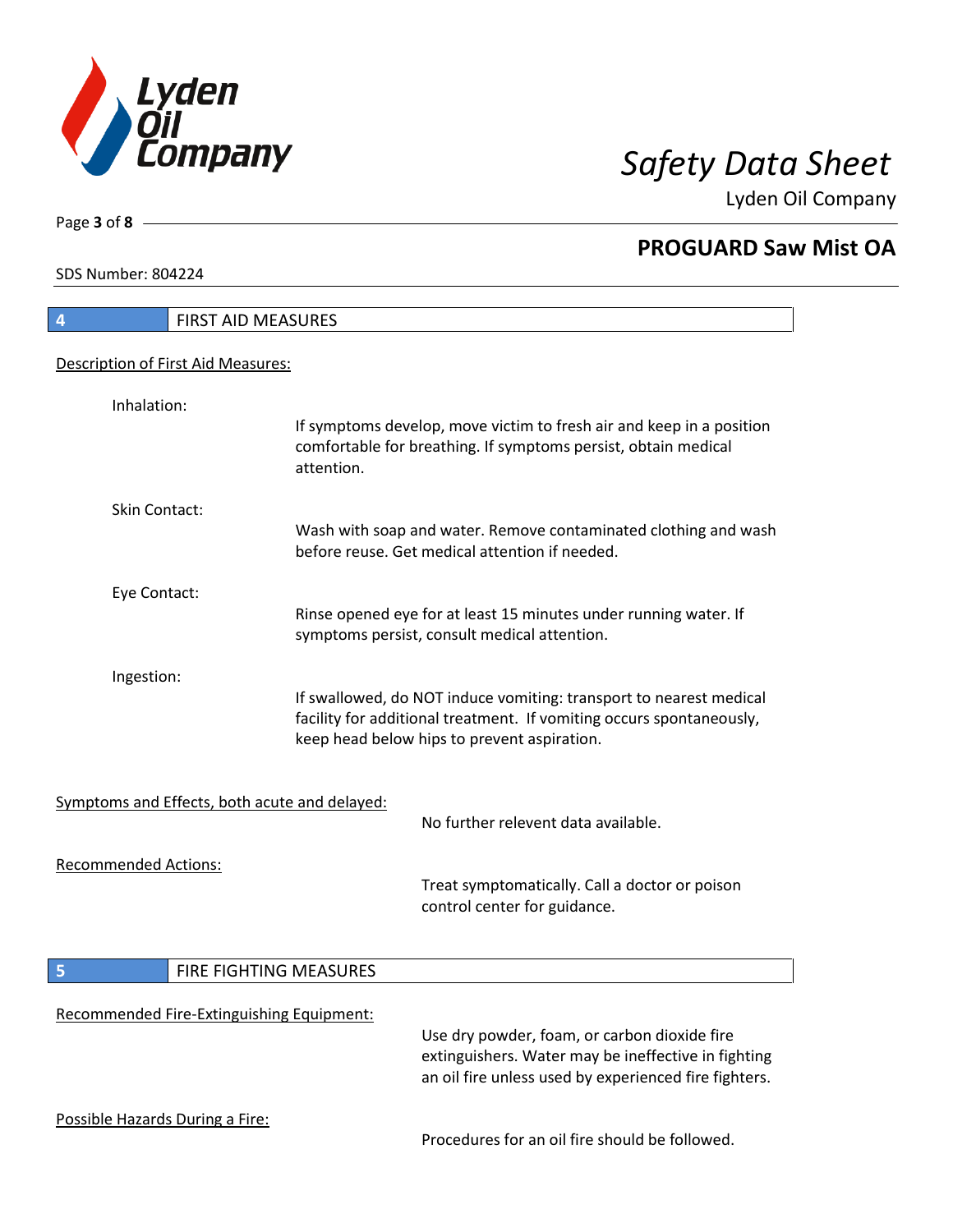

Lyden Oil Company

### SDS Number: 804224

Page **4** of **8**

Recommendations to Firefighters:

Use self-contained breathing apparatus. Use foam or dry chemical to extinguish fire. Water may be used only to keep surrounding containers cool. Firefighters should wear proper protective equipment and self-contained breathing apparatus with full face piece operated in positive pressure mode.

| $6\phantom{1}6$                   | <b>ACCIDENTAL RELEASE MEASURES</b> |                                                                                                                     |
|-----------------------------------|------------------------------------|---------------------------------------------------------------------------------------------------------------------|
| <b>Personal Precautions:</b>      |                                    |                                                                                                                     |
|                                   |                                    | Avoid contact with skin, eyes, and clothing.<br>Keep away from sources of ignition.                                 |
| <b>Emergency Procedures:</b>      |                                    |                                                                                                                     |
|                                   |                                    | Contain spilled material, collect in suitable and<br>properly labeled containers.                                   |
| <b>Environmental Precautions:</b> |                                    |                                                                                                                     |
|                                   |                                    | Do not allow to reach sewage system or any water                                                                    |
|                                   |                                    | course.<br>Do not allow to enter ground waters.                                                                     |
|                                   |                                    |                                                                                                                     |
| <b>Cleanup Procedures:</b>        |                                    | Pick up excess with inert absorbant material.                                                                       |
| $\overline{7}$                    | <b>HANDLING AND STORAGE</b>        |                                                                                                                     |
| <b>Handling Precautions:</b>      |                                    | Handle with care and avoid spillage on the floor.<br>Do not cut, weld, drill, grind, braze, or solder<br>container. |
| <b>Storage Requirements:</b>      |                                    | Keep container tightly sealed.<br>Keep away from sources of ignition.                                               |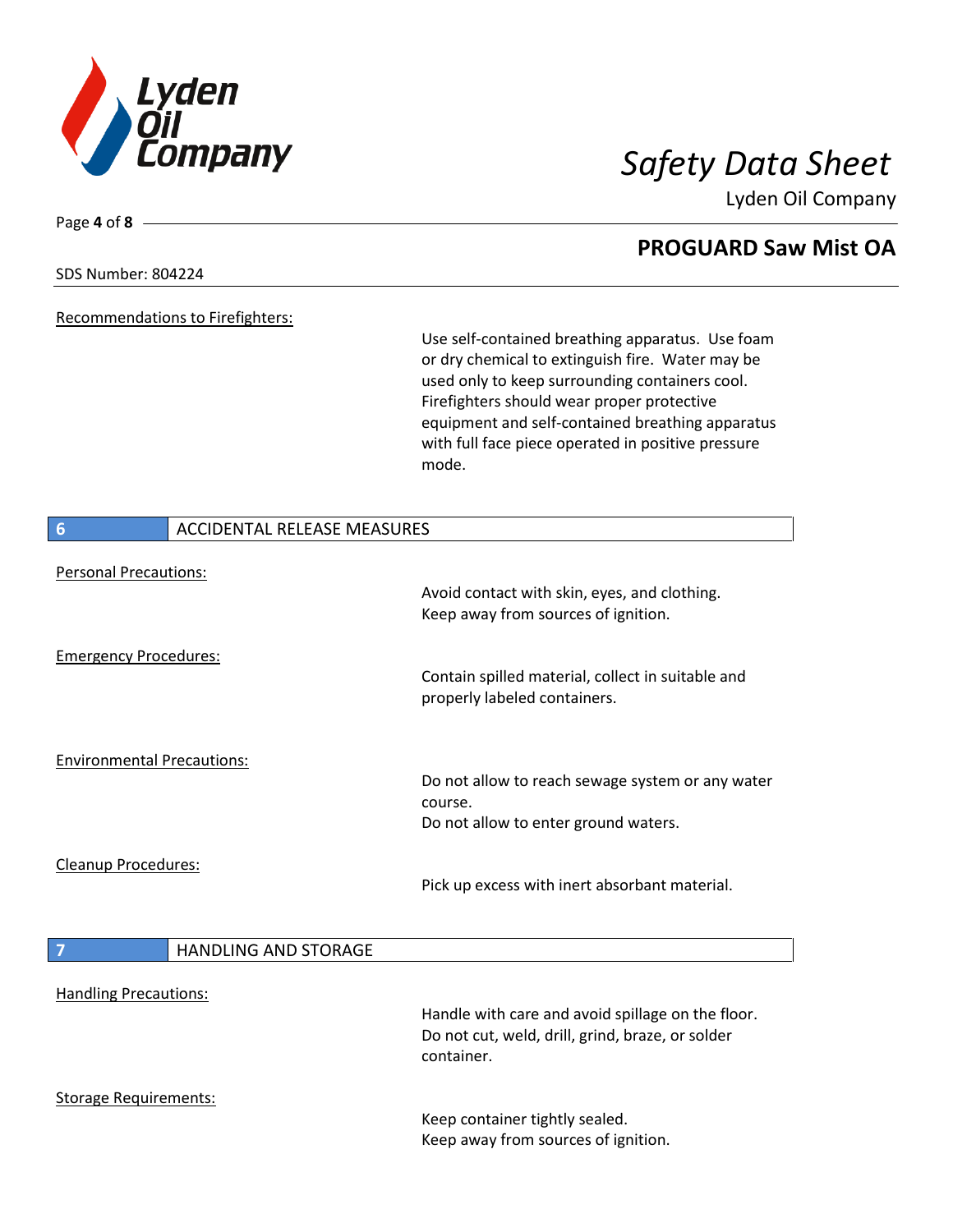

Page **5** of **8**

## **PROGUARD Saw Mist OA**

SDS Number: 804224

## **8** EXPOSURE CONTROLS / PERSONAL PROTECTION

Exposure Limits:

-Fatty alcohols:

ACGIH TWA  $-$  5mg/m<sup>3</sup> OSHA TWA  $-$  5mg/m<sup>3</sup> (mist)

Engineering Controls:

All ventilation should be designed in accordance with OSHA standard (29 CFR 1910.94).

Personal Protective Equipment:

Wash hands before breaks and at the end of work. Use safety glasses and gloves.

### **9** PHYSICAL AND CHEMICAL PROPERTIES

| Color:                        | Light Blue                                   |
|-------------------------------|----------------------------------------------|
| <b>Physical State:</b>        | Liquid                                       |
| Odor:                         | Characteristic                               |
| Odor Threshold:               | Data not available                           |
| pH:                           | Data not available                           |
| <b>Melting Point:</b>         | Data not available                           |
| <b>Boiling Point:</b>         | $>500^\circ$ F                               |
| <b>Boiling Range:</b>         | Data not available                           |
| Flash Point:                  | $338^\circ$ F                                |
| <b>Evaporation Rate:</b>      | $\leq 1$ (where Butyl Acetate = 1)           |
| Flammability:                 | Data not available                           |
| Flammability Limits:          | Data not available                           |
| Vapor Pressure:               | Data not available                           |
| Vapor Density:                | Data not available                           |
| <b>Relative Density:</b>      | 0.8300                                       |
| Solubilities:                 | Insoluble in water                           |
| <b>Partition Coefficient:</b> | Data not available                           |
| Auto-Ignition Temperature:    | Data not available                           |
| Decomposition Temperature:    | Data not available                           |
| Viscosity:                    | <20 mm <sup>2</sup> /sec (kinematic at 40°C) |
|                               |                                              |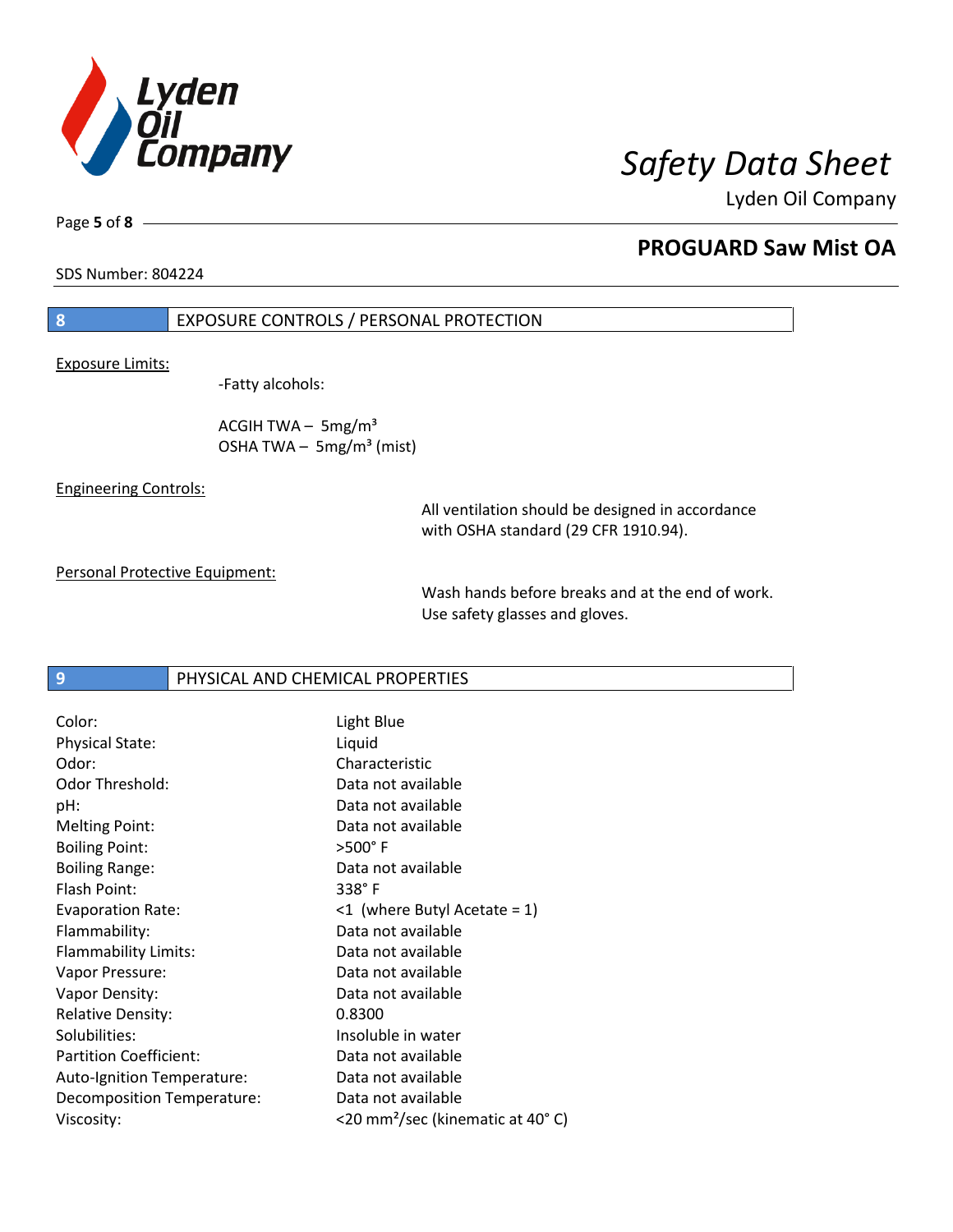

Lyden Oil Company

SDS Number: 804224

# **10** STABILITY AND REACTIVITY Stability: Stable under normal conditions. Reactivity: Not reactive under normal conditions. Conditions to Avoid: Extreme temperature, sparks, open flame, and direct sunlight. Hazardous Reactions: No known hazardous reactions. Incompatible Materials: Strong oxidizers and strong reducing agents. Decomposition Products: Oxides of carbon, and hydrogen.

## 11 **TOXICOLOGICAL INFORMATION** Routes of Exposure: Skin and eye contact are the primary routes of exposure although exposure may occur following accidental ingestion. Exposure Effects: May be fatal if swallowed and enters airways. Measures of Toxicity: No test data available. Carcinogenic/Mutagenic Precautions: Non-carcinogenic and not expected to be mutagentic.

Page **6** of **8**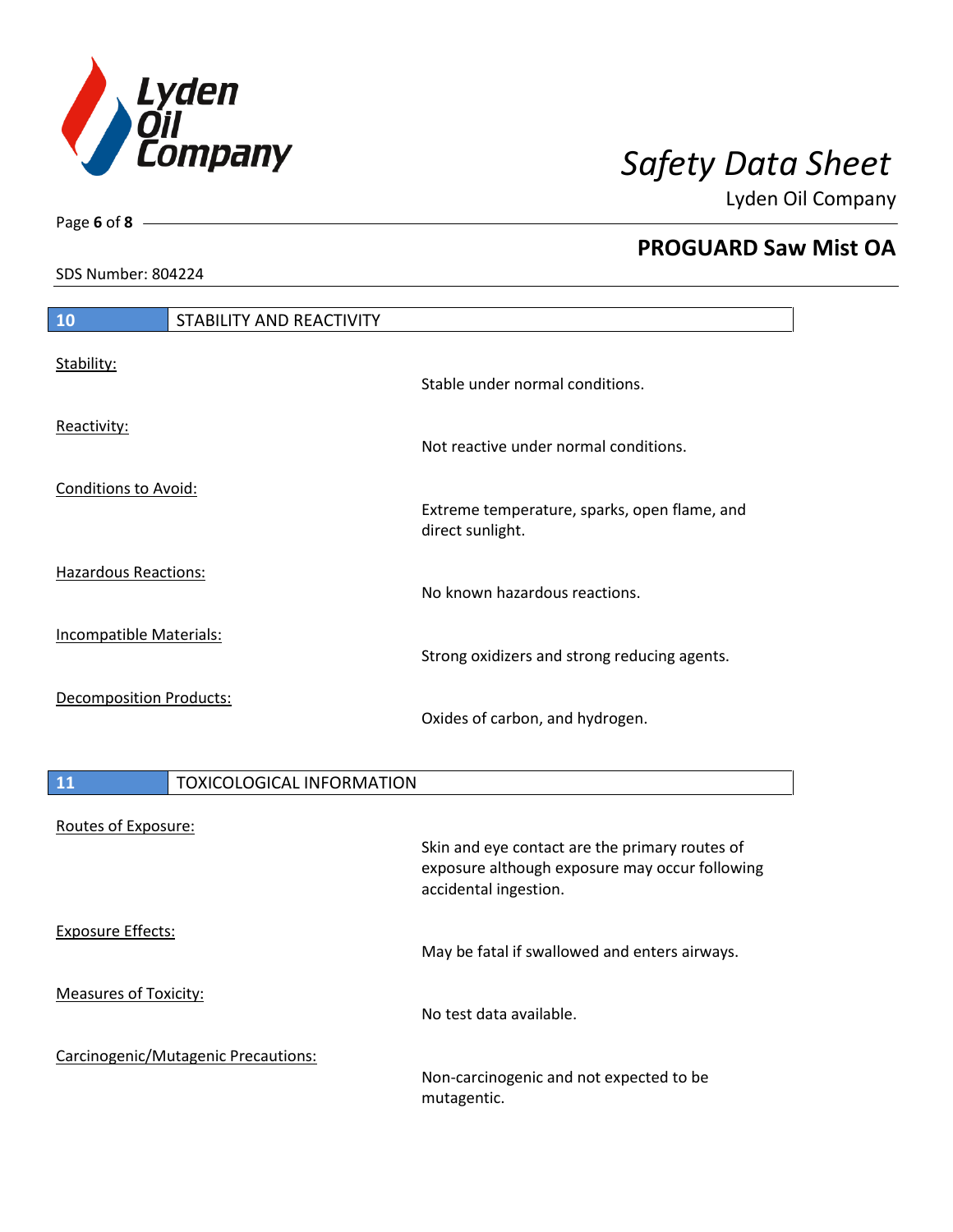

Lyden Oil Company

SDS Number: 804224

Page **7** of **8**

| 12                                                                                                | <b>ECOLOGICAL INFORMATION</b>                                                               |
|---------------------------------------------------------------------------------------------------|---------------------------------------------------------------------------------------------|
| <b>Ecological Precautions:</b>                                                                    | Avoid exposing to the environment.                                                          |
| <b>Ecological Effects:</b>                                                                        | No specific environmental or aquatic data available.                                        |
| 13                                                                                                | DISPOSAL CONSIDERATIONS                                                                     |
| Disposal Methods:                                                                                 | Dispose of waste material in accordance with all<br>local, state, and federal requirements. |
| Disposal Containers:                                                                              | Use properly approved container for disposal.                                               |
| <b>Special Precautions:</b>                                                                       | Do not flush to surface waters or drains.                                                   |
| 14                                                                                                | <b>TRANSPORT INFORMATION</b>                                                                |
| <b>UN Number:</b><br><b>UN Shipping Name:</b><br><b>Transport Hazard Class:</b><br>Packing Group: | Data not available<br>Data not available<br>Data not available<br>Data not available        |
| <b>Environmental Hazards:</b>                                                                     | Data not available                                                                          |
| <b>Bulk Transport Guidance:</b>                                                                   | Data not available                                                                          |
| <b>Special Precautions:</b>                                                                       |                                                                                             |

Not regulated by DOT.